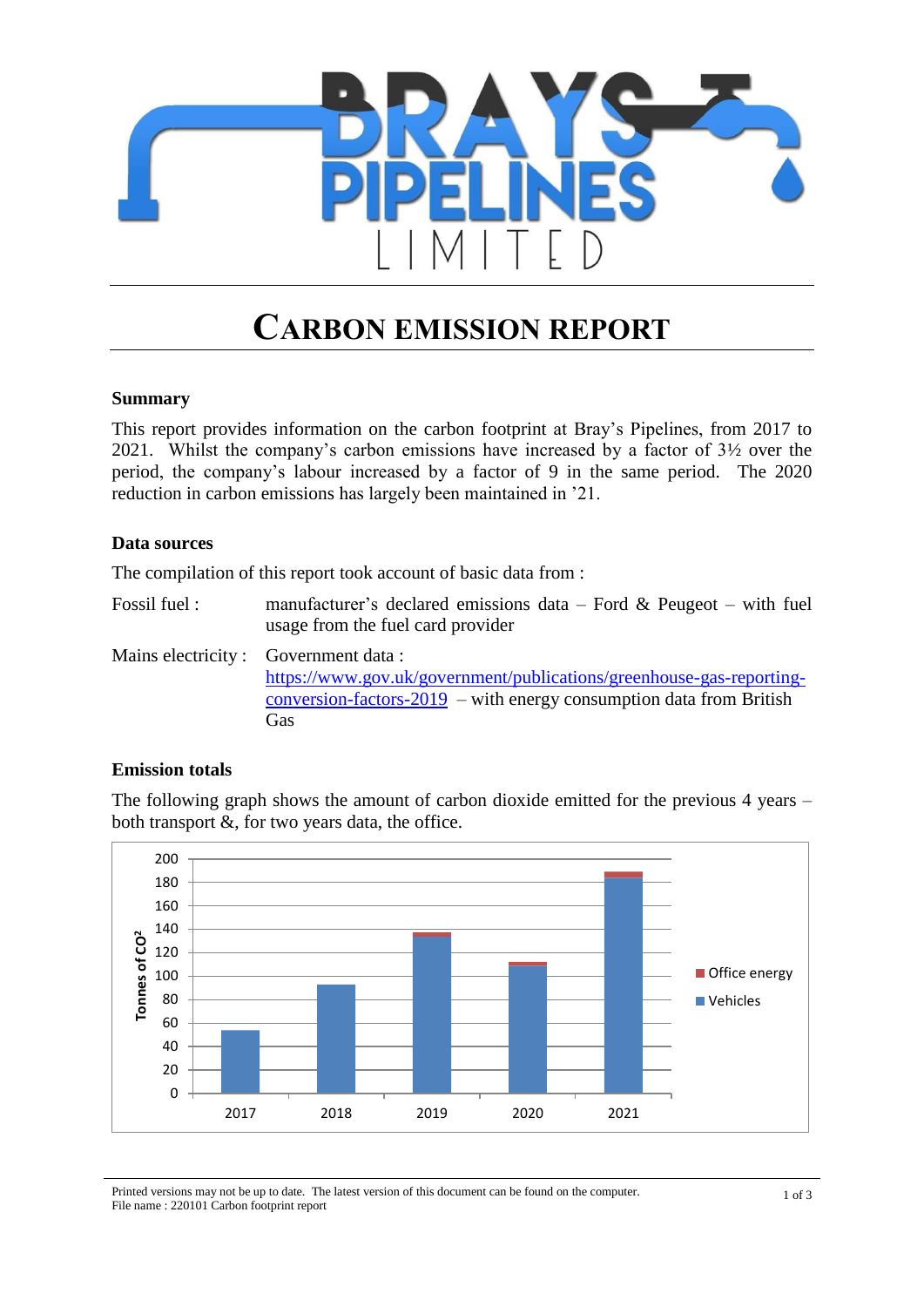Plotting the raw data, shows an overall increase in the  $CO<sup>2</sup>$  emitted. However, in the same period there was a significant increase in the labour employed & economic activity.

## **Number of deployed teams**

The labour profile, of FTEs, is :

| 2017 | 2018                               | 2019 | 2020 | 2021      |
|------|------------------------------------|------|------|-----------|
|      |                                    |      |      |           |
|      | $\sim$<br>$\overline{\phantom{0}}$ | 10   | 39   | - -<br>IJ |

Taking account of emissions & the activity, the following results become apparent :

# **Emission rate : tonnes of CO<sup>2</sup> per team**

The following graph shows the amount of carbon dioxide emitted for the previous 5 years – both transport  $\&$ , for two years data, the office.



This is an improvement in the company's emission rates – particularly between 2019 & 2020. There are two reasons for this improvement :

- 1. The increase in labour employed in the locality of their work has dramatically reduced the travelling distances  $\&$ , thus, fuel consumption
- 2. The fleet becoming dominated by new commercial vehicles with improved emission performances.

There has been a small increase from '20 to '21, with influencing factors being :

- 1. An increase in the number of 3½t Transits
- 2. An unexplained increase in the electricity consumption in the office which is currently being investigated with the supplier.